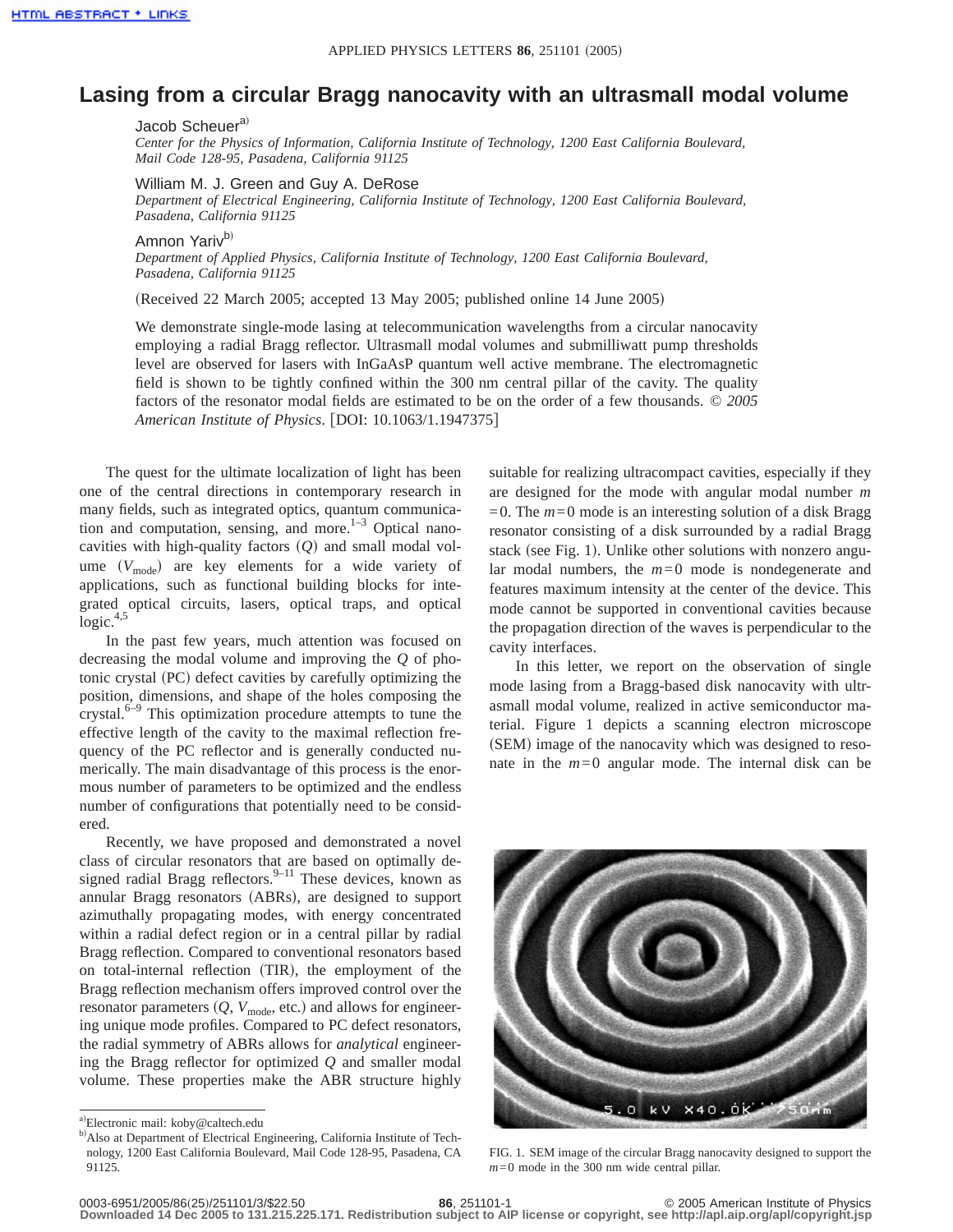viewed as the cavity while the concentric rings form the radial Bragg reflector, both designed to efficiently confine the specific mode in the cavity. The radius of the optimized nanocavity for telecommunication wavelengths is approximately 150 nm.

For a circular cavity to support a radial mode with an angular propagation coefficient of *m*, the radius of the inner disk,  $\rho_0$ , and the grating profile  $\Delta \varepsilon$  must satisfy:<sup>9</sup>

$$
\Delta\varepsilon(\rho) = \begin{cases}\n-2|\alpha| & \sin\{2\text{ phase}(H_m^{(1)}[k_0n_{\text{eff}}\rho])\} < 0 \\
0 & \sin\{2\text{ phase}(H_m^{(1)}[k_0n_{\text{eff}}\rho])\} \ge 0\n\end{cases}, \quad J_m(k_0n_{\text{eff}}\rho_0) = 0,\n\tag{1}
$$

where  $k_0$ ,  $n_{\text{eff}}$ , and  $\alpha$  are, respectively, the desired resonance wave number, the slab effective index and the perturbation strength.  $H_m$  and  $J_m$  are, respectively, the Hankel and the Bessel functions of order *m*. The widths of the resulting layers are determined by the zeros and extrema of the Bessel function of order *m*. Due to the cylindrical geometry, the optimal layer widths required to confine the light in the central pillar are not constant<sup>9,11,12</sup> but rather monotonically decreasing with the radial distance. The chirped nature of the gratings, which can be clearly seen in Fig. 1, is highly important. Deviation from that profile will result in nonoptimal phase relations between the partially reflected waves from the Bragg layers, and thus, in weaker confinement of the electromagnetic field. It should be noted that the realized grating profile shown in Fig. 1 is of "second-Bragg order" in the sense that the second term in the Fourier expansion of the grating is the term responsible for the radial reflection. Such an approach induces efficient vertical emission from the device which decreases the overall *Q* on one hand but enables simple observation of the intensity pattern evolving in the device on the other. The condition on the radius of the pillar can be intuitively understood when the optimized distributed reflector is considered effectively as a perfect mirror at the resonant Bragg  $k$  vector.<sup>8</sup> The modal field profile of the de-

vice is given by a Bessel function of order *m* in the central pillar and an exponentially decaying Bessel function in the grating area where the decay constant, *k*, is determined by the perturbation strength  $\alpha$  according to  $k = \alpha/2n_0^2$ .

The nanocavitiy was fabricated within a 250 nm thick membrane of InGaAsP with six  $75$  Å quantum wells  $(QW)$ positioned at the center. After the resonator pattern was etched into the active material, the original InP substrate was removed and the membrane was transferred to a sapphire plate using an ultraviolet curable optical adhesive to improve the vertical confinement of the electromagnetic field in the device. A detailed description of the fabrication process is given in Ref. 13. The effective index of the membrane was found to be approximately 2.8 for the  $H<sub>z</sub>$  polarization and 2.09 for the  $E_z$  polarization. Since the  $H_z$  polarization is more confined than the  $E<sub>z</sub>$  polarization and the optical gain of the compressively strained QW structure used favors the *Hz* polarization,<sup>14</sup> we optimized the radial structure to this polarization.

The emitted spectrum and the near-field (NF) intensity pattern of the nanocavity were examined at room temperature under pulsed optical pumping using a mode-locked Ti:Sapphire laser operating at 890 nm. The pump beam was focused through the transparent sapphire substrate on the back side of the sample with a  $50\times$  objective lens. The position of this lens was used to control the size and the posi-



FIG. 2. The evolution of the emitted spectrum from the device shown in Fig. 1 as a function of the pump intensity. Inset: *L*-*L* curve, indicating a lasing threshold of  $P_{\text{th}}$ =900  $\mu$ W. **Downloaded 14 Dec 2005 to 131.215.225.171. Redistribution subject to AIP license or copyright, see http://apl.aip.org/apl/copyright.jsp**



FIG. 3. (Color online) Calculated modal intensity profile of the nanocavity shown in Fig. 1.